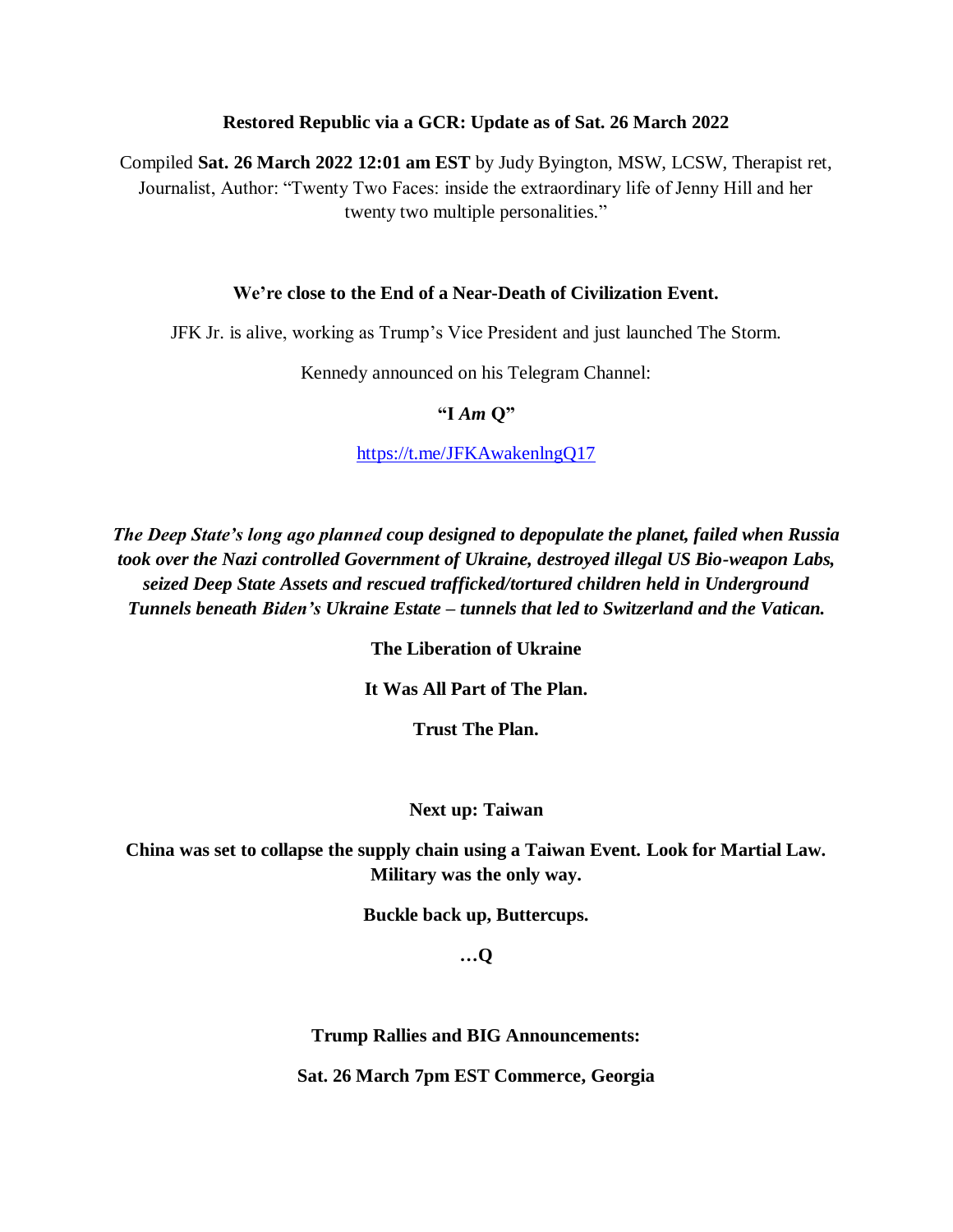### **Sat. 2 April 7 pm EST Washington, Michigan**

# **Sat. 9 April 7 pm EST Selma, North Carolina**

# **"Look For The Light"**

### Apr 05, 2020 - [#4725 Music & the Spoken Word \(thetabernaclechoir.org\)](https://www.thetabernaclechoir.org/videos/april-05-2020-4725-music-and-the-spoken-word.html)

**Judy Note: The corrupt US Red Cross** was sending billions of US Dollars in cash to the Nazi Ukrainian Government destined to fund the war, child trafficking beneath Biden property and US Bio-weapon Labs on the Russia and Chinese borders – that were set to release Pathogens on the public this Fall, while Russia and China were responding with Nuclear Threats on the US.

Though, the White Hats claimed they have it all under control. Trust The Plan.

### **A. Real News Headlines for Fri. 25 March 2022:**

- **Is the US being drawn into WW 3 over the corruption of the Biden Crime Family? It All Comes Together: Hunter, Burisma, Kolomoisky, Zelensky and the "Children Burned Alive in Donetsk"** [https://www.thegatewaypundit.com/2022/03/comes-together](https://www.thegatewaypundit.com/2022/03/comes-together-hunter-burisma-kolomoisky-zelensky-children-burned-alive-donetsk/)[hunter-burisma-kolomoisky-zelensky-children-burned-alive-donetsk/](https://www.thegatewaypundit.com/2022/03/comes-together-hunter-burisma-kolomoisky-zelensky-children-burned-alive-donetsk/)
- **60,000 Scientists Have Called for an End to Mass Vaccination**. The scientific community speaks out against the health policy of the authorities: the declaration of Great Barrington (USA) against massive injections of mRNA has collected 870,000 signatures. [https://frenchdailynews.com/society/3732-60000-scientists-call-for-an-end-to](https://frenchdailynews.com/society/3732-60000-scientists-call-for-an-end-to-mass-vaccination)[mass-vaccination](https://frenchdailynews.com/society/3732-60000-scientists-call-for-an-end-to-mass-vaccination)
- **Victim: "Biden & Obama raped me":** Powerful elites, celebs, demonic sex abuse ring: <https://www.bitchute.com/video/jkOvtYzSPE9x/>
- **Pope Francis Found Guilty of Child Trafficking, Rape and Murder:**  [https://darkoutpost.com/satanism/pope-francis-screwing-the-dutch-royal-family-and-the](https://darkoutpost.com/satanism/pope-francis-screwing-the-dutch-royal-family-and-the-ninth-circle-satanic-cult-pope-francis-found-guilty-of-child-trafficking-rape-and-murder/)[ninth-circle-satanic-cult-pope-francis-found-guilty-of-child-trafficking-rape-and-murder/](https://darkoutpost.com/satanism/pope-francis-screwing-the-dutch-royal-family-and-the-ninth-circle-satanic-cult-pope-francis-found-guilty-of-child-trafficking-rape-and-murder/)

#### **B. Recent History of the Global Currency Reset:**

- **On Sat. 12 March** banks worldwide were switched from the old Cabal-owned SWIFT Global Financial System to the new Quantum Financial System.
- **On Tues. 15 March Delta Force seized the Emergency Broadcast System** from the corrupt CIA at their Virginia complex. [Delta Force Seizes Deep State Stronghold -](https://realrawnews.com/2022/03/delta-force-seizes-deep-state-stronghold/) Real [Raw News](https://realrawnews.com/2022/03/delta-force-seizes-deep-state-stronghold/)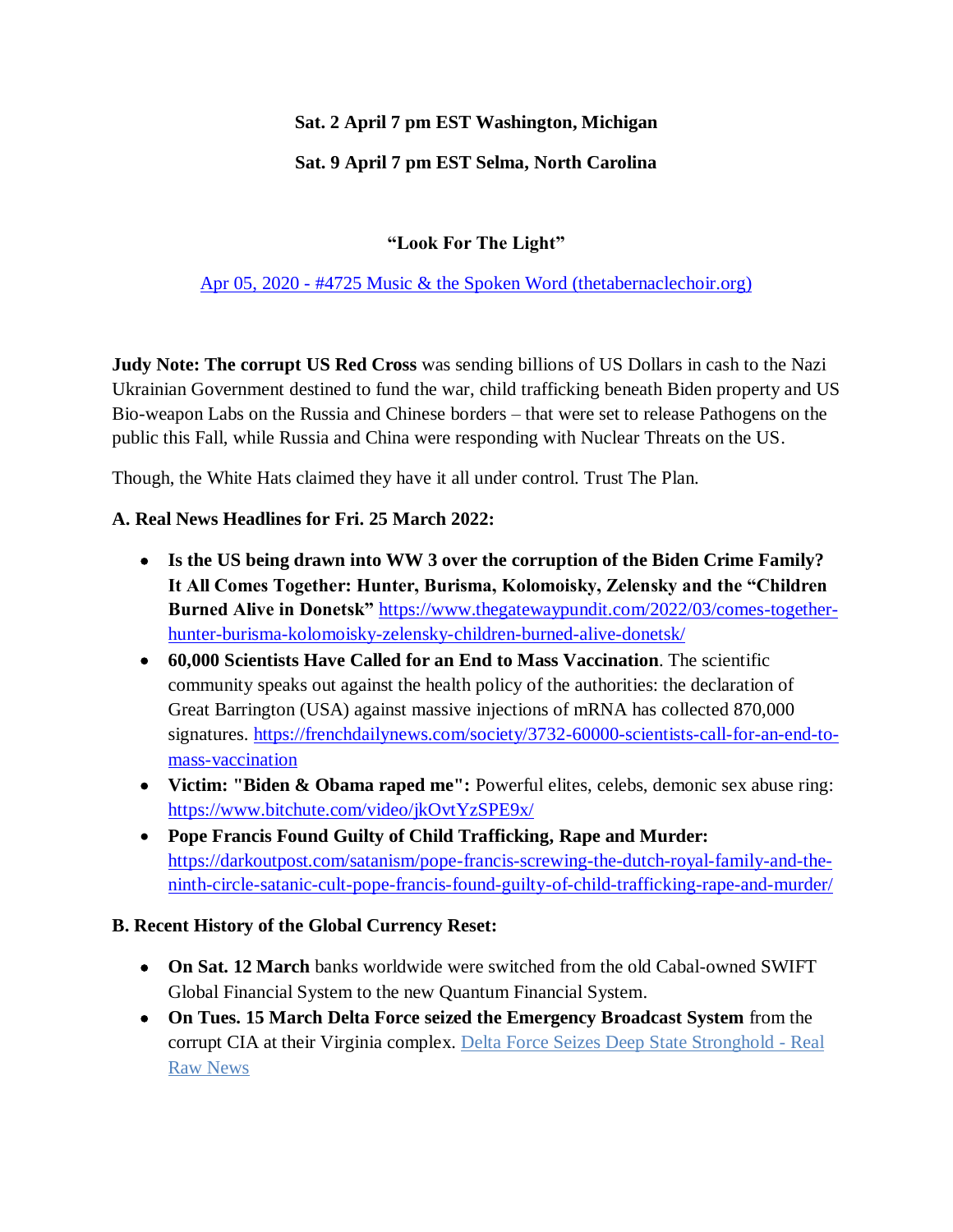- **On that same Tues. 15 March Deep State Generals** had left for Cheyenne, Camp Pendleton in Oceanside California, Seattle and Texas in a foiled plan to destroy the US and thus control the World.
- **On Fri. 18 March the Deep State, using their puppet Elon Musk and his Starlight Satellite System,** tried to destroy the US financially and physically **–** that didn't happen, nor as part of The Plan, did the Trump-Putin interview occur on that **Fri.** The Deep State Plan had been dismantled by Commander Grogen according to Sunny Gault of the United Network News:

[https://www.unitednetwork.news/content/detail/60acd94ee13f1700121eedd4/Subscribe](https://www.unitednetwork.news/content/detail/60acd94ee13f1700121eedd4/Subscribe-to-United-Network-News!)[to-United-Network-News!](https://www.unitednetwork.news/content/detail/60acd94ee13f1700121eedd4/Subscribe-to-United-Network-News!)

- **As of that Fri. 18 March at 6pm EST** the fiat US Dollar was no longer being used in International Trade. 100+ nations had global agreements called ‗Project Sandman' to drop and end dominance of U.S. dollar and petrodollar.
- **By Sun. 20 March** the fiat US dollar was officially dead according to Charlie Ward.
- On **Mon. 21 March** a new gold/asset-backed Quantum Financial System officially began across the globe. It had taken only 72 hours for the new system to be up, running and trading 12 countries in an instant.
- **The effect of three billion people leaving the Deep State Central Banking System** meant that the collapse of world Cabal owned markets was imminent. There was panic in DC, Europe, UN, NATO, World Elites, Big Pharma, Big Tech and the Mainstream Media – who still refused to report on the Global Currency Reset.
- **On that same Mon. 21 March at 6am** notices for Intermediate Groups, Fines and Penalties, Farm Claims and Prosperity Packages started to go out according to Bruce.
- On Tues. 22 March seven countries began using their gold/asset-backed currencies including Russia and China.
- **On Tues. 22 March Redemption Center personnel** held their final in-house meeting the Red Letter Date that every country's new gold/asset-backed currency rates were effective according to Putin.
- **The Rodriquez and St. Germaine Trusts** that fund NESARA/GESARA was thought to have been paid out **overnight Tues. night into Wed. 23 March** according to Bruce.
- **Preauthorizing for PP owners started Thurs. 24 March** and should be finished **by Sun. 27 March, to go out Mon. 28 March or Tues. 29 March** according to Bruce.
- Our new gold/asset-backed USN was in the process of being put in the banking system and will convert from a fiat dollar to gold/asset-backed note at a 1:1 on **Sat, Sun and Mon. 26, 27, 28 March** according to Bruce.
- **CMKX, Farm Claims, Prosperity Packages, Groups out of Reno and Bond Holders** were told they would get emails **over this weekend,** with access to their funds on **Mon. 28 March or Tues. 29 March** according to Bruce.
- **Redemption Center Staff were scheduled to begin** working full time on **Tues. 29 March** according to Bruce.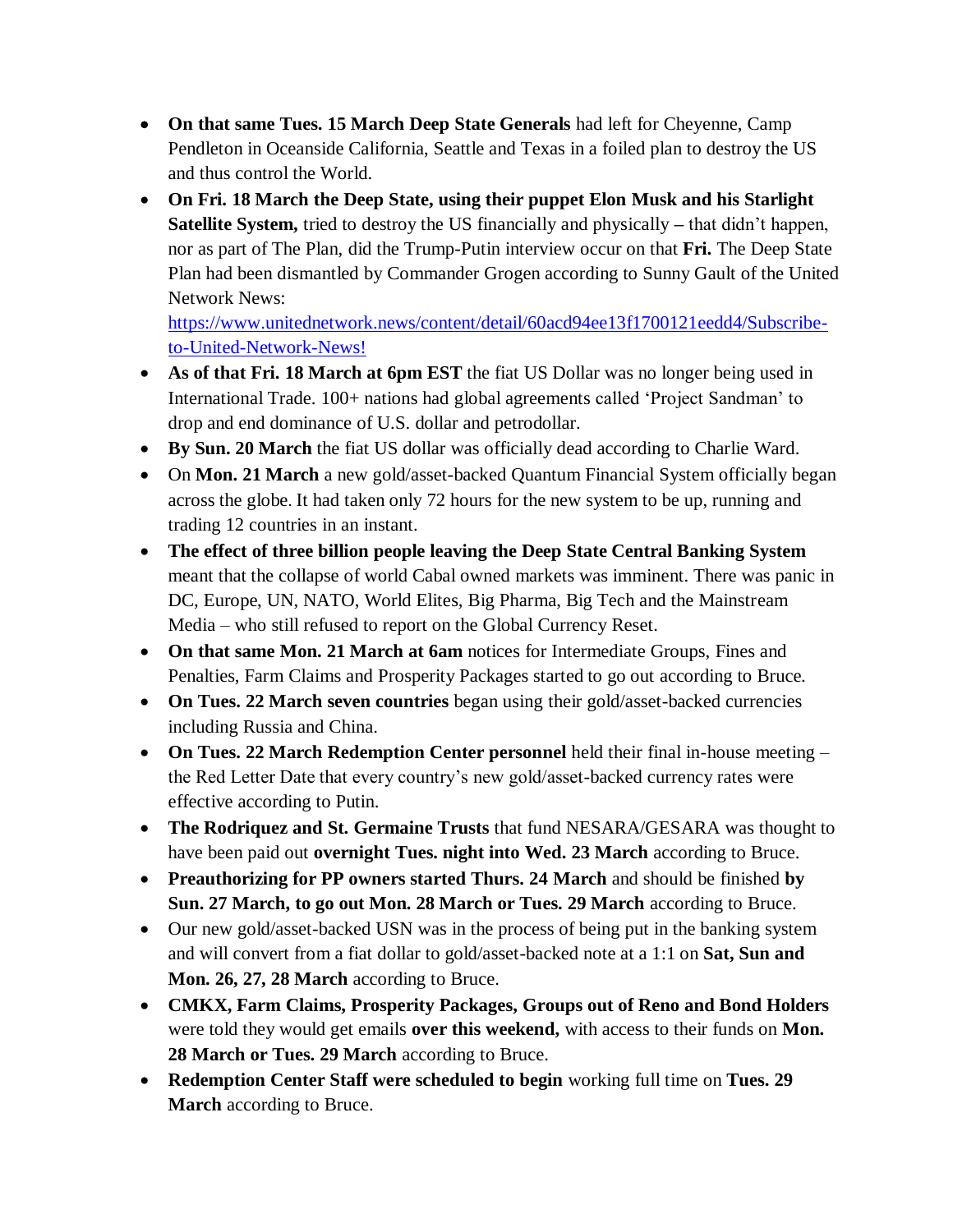- **Notification for Tier4B** (us, the Internet Group) was set to go out **Tues. 29 March,** with us starting appointments on **Wed. 30 March** according to Bruce.
- **The Federal Reserve Note USD** would likely complete cleanup by the **end of March** according to Bruce.
- The new gold/asset-backed US Note was expected to be available to the general public around the **first part of April**.
- **The fiat US dollar (**US Inc. was bankrupted by the Chinese Communist Party and Saudi Arabia according to Charlie Ward) would be phased out by the end of the US Treasury fiscal year in **Sept. 2022.**

### **C. On Exchanges of Foreign Currencies and Redemption of Zim Bonds:**

- **Redemption Center** staff have been trained to redeem and exchange currencies using previously agreed upon Contract Rates, while Banks would offer the lower Street Rates.
- **On the Currencies: At Redemption Centers all in the Tier4B Internet Group would be offered the same rates with no negotiation.** Those Special Currency Rates had already been set in stone in a signed treaty according to MarkZ.
- On the Zim: If you had a Humanitarian Project the Zim Bond redemption rate would be negotiated depending on needs of your project. Your Wealth Manager would help you with the negotiation at a later date. If you didn't have a Humanitarian Project you would be offered a set lower Zim rate.
- **We should have 10 days** to set out appointments and 30 days to exchange.

### **D. The Plan**

- **Next step in the Event** will be to close China ports.
- **Their Beta Test last year** was complete. Now was the time to squeeze the worldwide supply chains.
- **The Russia/China scare Event** was necessary. The trigger: Russia has it's hands in Cuba, Venezuela, Africa, Serbia, Belarus, Kazakhstan, Middle East. China has military Battle ships with Nuke capabilities in over 60 countries.
- **China was set to collapse the supply chain using a Taiwan Event.**
- **Red October Events:** Trigger all tectonic weapons, Weather Warfare, Supply Chain disruptions -oil, gas, natural resources, cut internet cables.
- **It's a silent covert War:** The year of Martial Law. Coup, Coup, Coup. Military is the only way. Buckle back up, Buttercups. Q

# **E. Another False Flag Exposed: Putin and Trump**

 **The conversation between Putin and Trump on Thursday** was about the alleged shelling of the Zaporizhzhya nuclear power plant by the Russian military. The Russian leader told him that Ukrainian soldiers in Russian uniforms had perpetrated the sabotage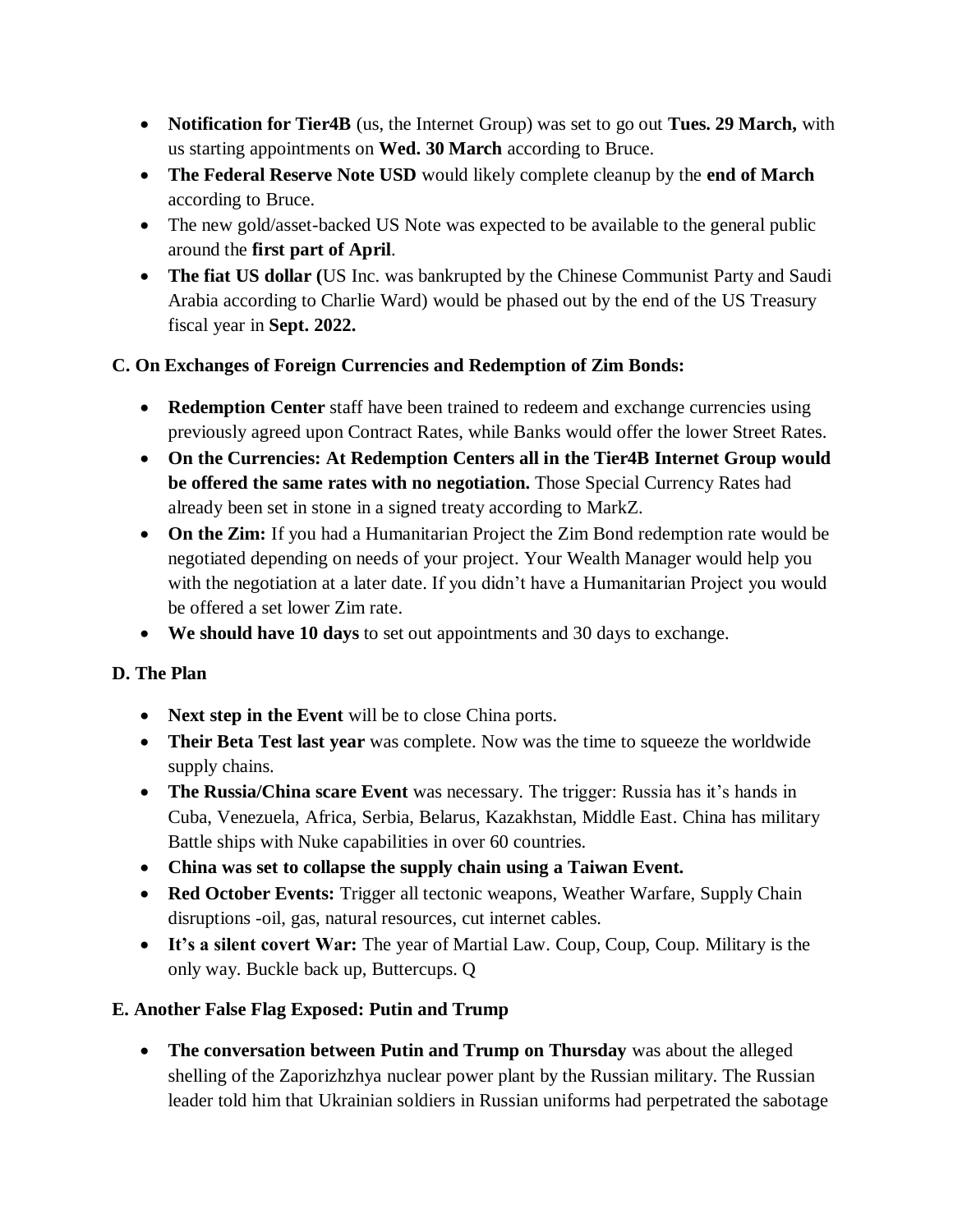to rouse the public and get the U.S. and the United Kingdom involved in the war. They were so well camouflaged that when Russian forces took the city, they had difficulty determining who was who and even shot their own soldiers.

- Putin went on to review the daily lies spread about the Russians, such as that Russian soldiers were defecting or that Putin spoke to French President Macron yesterday and told him that he would "go all the way," "I never talk to him, I never talk to him, I never talk to him, I never talk to him. I never talk to him, I can't stand that pig," Putin is reported to have said.
- **"I hate him too,"** Trump is reported to have replied.
- The most important part of that conversation was the current status of the dismantling of the biological weapons labs. Putin's forces are searching for 19 scientists who operated these evil facilities. According to his information, they were evacuated when the bombing began, and President Zelensky has them in safekeeping, protected. According to the report, handing over these scientists is Putin's main condition for ending the war, but Zelensky denies that they exist.
- **"We have to find them, otherwise they will continue to make these weapons that are a danger to humanity,"** Putin told Trump, "What would you do if you were in my place?"
- **"I would move mountains until I find them. Their crimes are terrible,"** Trump is said to have replied, encouraging him to continue.
- **So now we know what this war is really about**: preventing more pandemics and ending child abduction and trafficking. Tell everyone: The Russians are saving humanity from the biggest criminals.

# **F. US Funded Bio-weapon Labs in Ukraine Set to Release Pathogens, while Russia/China Respond With Nuclear Threat on the US:**

- **Documents from US funded Bio-weapon labs** in Ukraine show evidence that the US was preparing an attack on Russia via Ukraine.
- **De-Nazification of Ukraine** was not the main motive for Putin starting a war in Ukraine. He was preventing a bio-warfare attack on Russia.
- **Russia doesn't have biological and chemical weapons,** but does have the largest arsenal of Nuclear Weapons in the world and has repeatedly warned that they will be used if Russia is attacked.
- **From the very beginning of the Russian attack on Ukraine Biden has said that we** were on the verge of a Nuclear War and no one has believed him.
- **The armies of two Nuclear Powers – Russia and China –** were accusing a third Nuclear Power – the US – of bio-warfare activities near their borders.
- **The Mainstream Media were still calling the Russian/Chinese threats of Nuclear War a Conspiracy Theory** while refusing to report on the 336 US funded Bio-weapon labs across the globe that were centered in Ukraine.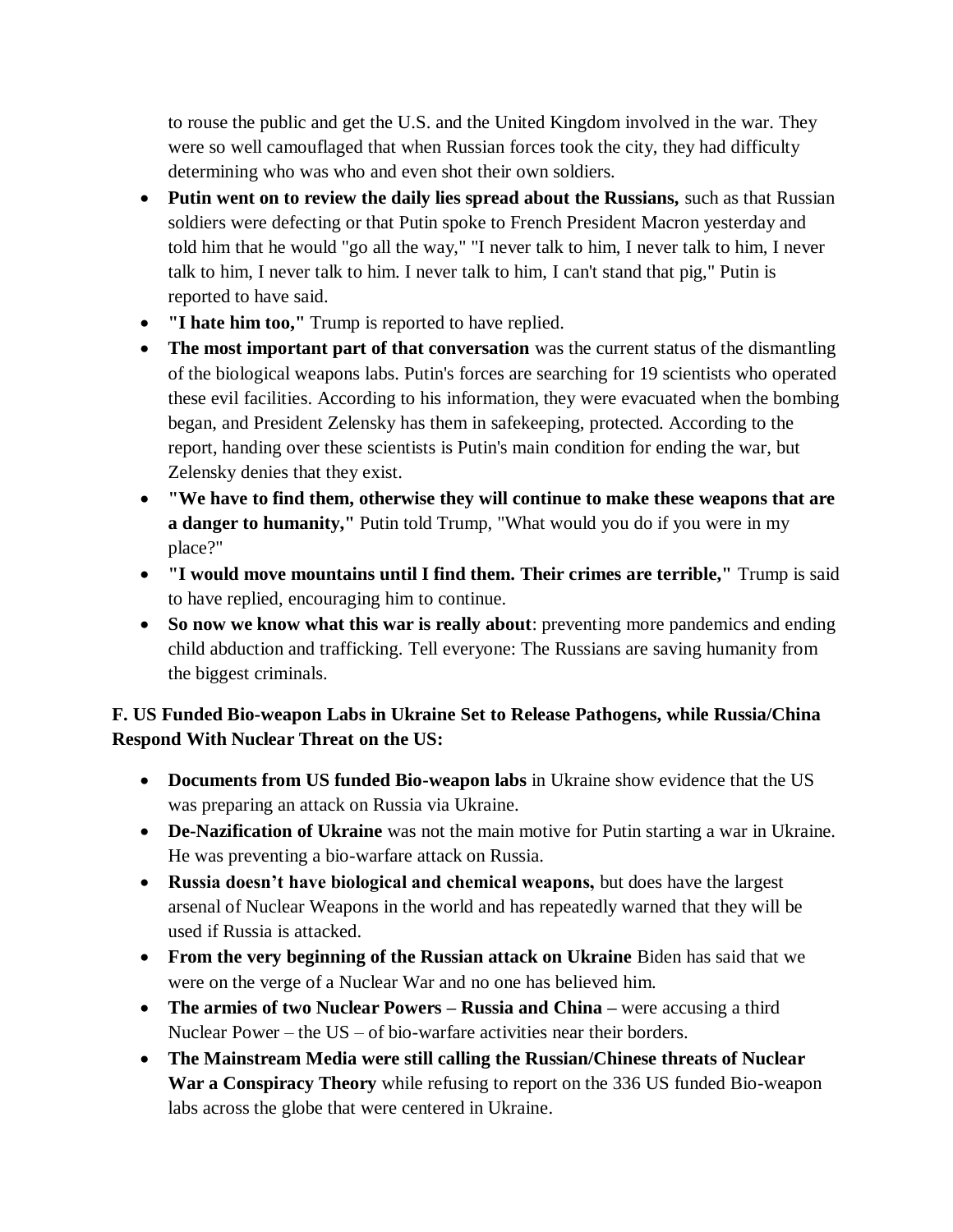### **G. New World Order Agenda Calls for Cyber Attacks on US:**

**• The Biden-Harris Administration has warned** repeatedly about the potential for Russia to engage in malicious cyber activity against the United States in response to the unprecedented economic sanctions we have imposed. There is now evolving intelligence that Russia may be exploring options for potential cyber attacks. Of course it will be "Russia's Fault" when in reality it's all been planned ahead of time to further their Globalists (New World Order) Agenda. Must have VPN to stay safe, secure and anonymous online. Get the best White Hats VPN ever here: <https://greatawakening.world/vpn>[https://www.whitehouse.gov/briefing](https://www.whitehouse.gov/briefing-room/statements-releases/2022/03/21/fact-sheet-act-now-to-protect-against-potential-cyberattacks/)[room/statements-releases/2022/03/21/fact-sheet-act-now-to-protect-against-potential](https://www.whitehouse.gov/briefing-room/statements-releases/2022/03/21/fact-sheet-act-now-to-protect-against-potential-cyberattacks/)[cyberattacks/](https://www.whitehouse.gov/briefing-room/statements-releases/2022/03/21/fact-sheet-act-now-to-protect-against-potential-cyberattacks/)

### **H. The New World Order Depopulation Agenda: They're Poisoning Us:**

 **Carcinogenic chemical benzene found in hundreds of US personal care products.** Light pointed to "decades of research" that has found no safe levels of benzene exposure because it's so toxic at very low levels. The petroleum-based chemical "causes cancer", especially leukemia and in blood forming organs, the US Department of Health and Human Services wrote. The toxin has also been shown to harm the central nervous system and reproductive organs. [https://www.theguardian.com/us](https://www.theguardian.com/us-news/2022/mar/18/benzene-carcinogenic-chemical-personal-care-products-us)[news/2022/mar/18/benzene-carcinogenic-chemical-personal-care-products-us](https://www.theguardian.com/us-news/2022/mar/18/benzene-carcinogenic-chemical-personal-care-products-us)

#### **I. Bio-Weapon Labs:**

- **Russian Ministry of Defense continues to analyze documents** revealing the militarybiological activities of the Pentagon in Ukraine. <https://disk.yandex.ru/d/YLeifXovbuEdbw> <https://truthsocial.com/@rockymorningside>
- **J. Nazi Ukraine War with Russia:**
	- **The Nazi Armed Forces of Ukraine** at gunpoint do not allow people to be evacuated from the settlement of Irpin. The Armed Forces themselves blew up a bridge there. The Nazi Ukraine armed forces also hide in schools and other places where they can use the Ukrainian citizens as human shields. <https://t.me/ExposeThePEDOSendTheCABAL/14617>
	- **Red Cross Boxes filled with US Dollars confiscated from Ukrainian Nazis.** Chechen soldiers of the Russian National Guard "Rosgvardia" smashed a group of armed Ukrainian Nazis. In their bunker they found intresaantes. There only recently arrived a large load of boxes from the "International Red Cross" - probably for further distribution. Contents are large quantities of US dollars.
	- **The Nazi Ukraine Regime** prepares for evacuation of government officials. Q said Done in 30? Here goes folks.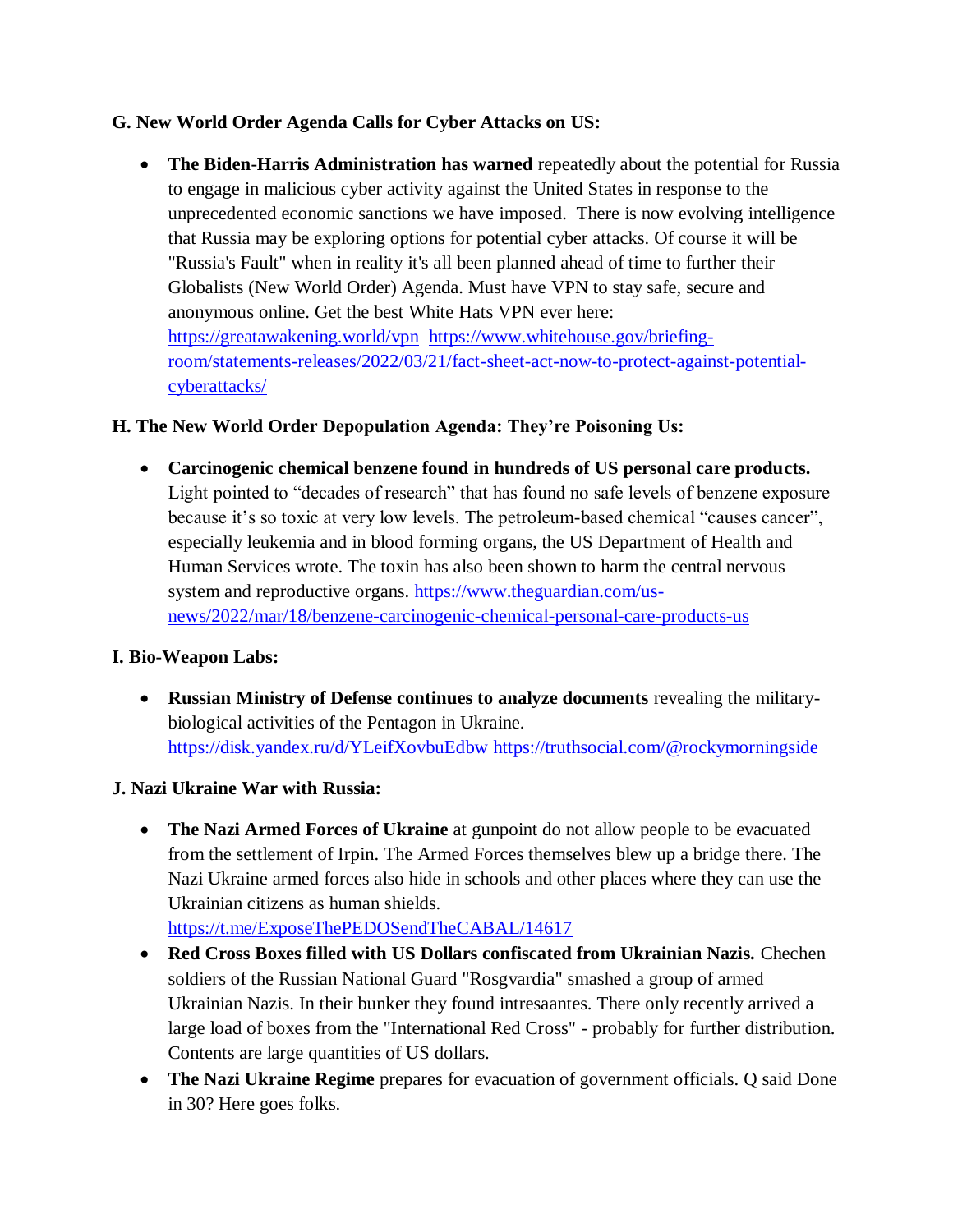- **Is the US being drawn into WW 3 over the corruption of the Biden crime family? It All Comes Together: Hunter, Burisma, Kolomoisky, Zelensky and the "Children Burned Alive in Donetsk"** [https://www.thegatewaypundit.com/2022/03/comes-together](https://www.thegatewaypundit.com/2022/03/comes-together-hunter-burisma-kolomoisky-zelensky-children-burned-alive-donetsk/)[hunter-burisma-kolomoisky-zelensky-children-burned-alive-donetsk/](https://www.thegatewaypundit.com/2022/03/comes-together-hunter-burisma-kolomoisky-zelensky-children-burned-alive-donetsk/)
- **Ukrainian Air Force and Air Defense System have** been almost completely destroyed, the country's Navy has ceased to exist — Russian Defense Ministry.
- **Those funding the Nazi Regime war with Russia in Ukraine** were the same companies funding other wars. This included NASA, Khazarian Mafia and US Military Complex contractors created by US Operation Paperclip after World War II (which snuck Hitler's Nazi leaders out of Germany through Catholic Church "Safe Houses"). It's all connected, folks.
- Russian Defense Ministry: "At the suggestion of the Ukrainian leadership, the country has become a haven for 6,595 foreign mercenaries and terrorists from 62 states. They are not subject to the rules of war and they will be ruthlessly destroyed."
- **War Crimes confirmed:** Ukraine admits to deploying artillery in residential areas after Russian missile attack. [https://www.thegatewaypundit.com/2022/03/ukraine-admits](https://www.thegatewaypundit.com/2022/03/ukraine-admits-placing-artillery-residential-areas-following-russian-missile-strike/)[placing-artillery-residential-areas-following-russian-missile-strike/](https://www.thegatewaypundit.com/2022/03/ukraine-admits-placing-artillery-residential-areas-following-russian-missile-strike/)
- **Thurs. 24 March Russian servicemen delivered humanitarian aid to residents of Chernigov suburb.** Food packages, hygiene products, baby food and bottled drinking water were delivered. Military medics conducted a medical examination, first aid was provided to those in need, and the necessary medicines were also transferred. Residents who expressed a desire to leave the settlement were evacuated by the military police of the Russian Armed Forces of the Russian Federation.
- **Servicemen of the Russian Armed Forces delivered a batch of humanitarian aid to Mariupol.** Food kits, which include basic necessities as well as bottled drinking water, were delivered to the city's residents. In a central district of Mariupol, local residents received around 1,000 food kits. Russian and DPR servicemen ensured the safety of the residents who came to the humanitarian aid distribution point.
- **Mass Graves Discovered in Ukraine:** [https://www.newsmax.com/headline/un-mass](https://www.newsmax.com/headline/un-mass-graves-mariupol/2022/03/25/id/1062885/?ns_mail_uid=c4c7eecf-ba73-4dd7-8004-fd6711c8cf89&ns_mail_job=DM315939_03252022&s=acs&dkt_nbr=010102gs7zn8)[graves-mariupol/2022/03/25/id/1062885/?ns\\_mail\\_uid=c4c7eecf-ba73-4dd7-8004](https://www.newsmax.com/headline/un-mass-graves-mariupol/2022/03/25/id/1062885/?ns_mail_uid=c4c7eecf-ba73-4dd7-8004-fd6711c8cf89&ns_mail_job=DM315939_03252022&s=acs&dkt_nbr=010102gs7zn8) [fd6711c8cf89&ns\\_mail\\_job=DM315939\\_03252022&s=acs&dkt\\_nbr=010102gs7zn8](https://www.newsmax.com/headline/un-mass-graves-mariupol/2022/03/25/id/1062885/?ns_mail_uid=c4c7eecf-ba73-4dd7-8004-fd6711c8cf89&ns_mail_job=DM315939_03252022&s=acs&dkt_nbr=010102gs7zn8)
- **1 March 2022 Defense Minister Shoigu:** 'Ukraine still using civilians as human shields'
- **Russian forces' special military operation** until the goals are achieved; the main task is to protect Russia from the military threat posed by Western countries
- **Western countries are trying to use the Ukrainian people** in the fight against Russia. Ukraine uses civilians as human shields, also uses multiple rocket launchers, large-caliber weapons and mortars
- **Russian army isn't occupying Ukrainian territory**, but taking all measures to preserve the lives and safety of civilians - strikes only carried out on military facilities and exclusively with high-precision weapons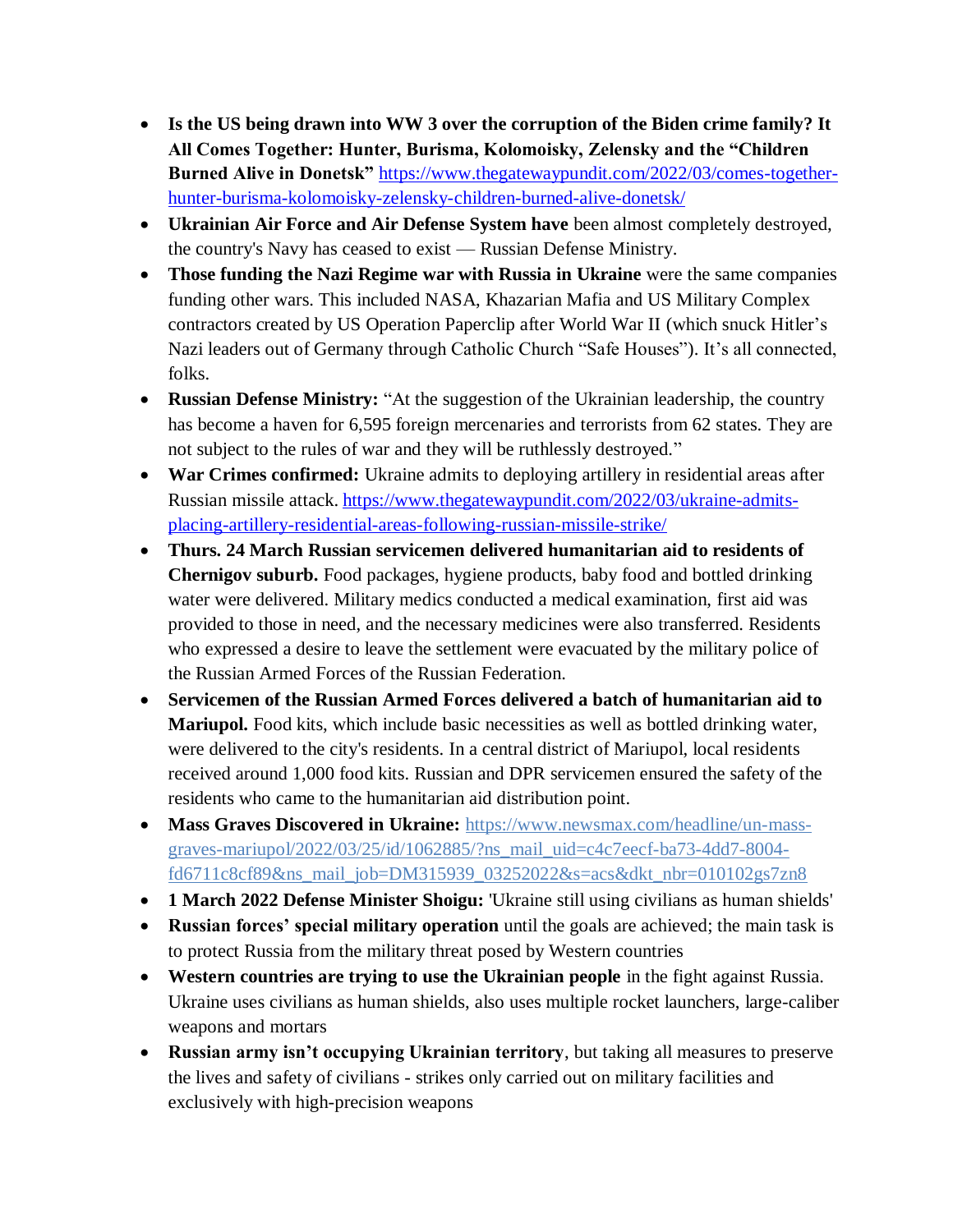**Ukrainian Nazi Troops** were stationed in the courtyards of residential buildings, near schools and kindergartens using children as shields. <https://t.me/ExposeThePEDOSendTheCABAL/14107>

### **K. Mass Arrests:**

- **The FSB, known as the Federalnaya Sluzhba Bezopasnosti in Russia,** was one of a number of intelligence agencies formed after the break-up of the Soviet Union in the early 1990s.
- **Why did Putin arrest his own FSB Intelligence Branch?** (MSM was not telling the truth, nor was Alex Jones who had millions invested in Russia).
- **In a large two week operation Putin not only arrested his own FSB Intelligence Head, but also several other generals,** bankers, corporation executives and government officials. The arrests and current sanctions on the Deep State were connected.
- **That's the reason Russia hit Biden and** Hillary Clinton, the former Democratic presidential nominee, as well as Secretary of Defense Lloyd Austin, Deputy Treasury Secretary Wally Adeyemo and national security adviser Jake Sullivan. (These are they only names MSM shared. The list was longer with several U.S. corporations and industries CEOs).
- **When Putin did mass Arrests in Russia** and sanctioned top Deep State US Officials he closed off their bank accounts connected to subsidiary investors/ bankers/money laundering ops (payments to the Russian FSB was taken from the US Deep State).
- **Putin has now taken full control of Deep State assets/money** in Russia and the markets connected to Ukraine and the Middle East.
- **The sanctions Putin imposed were seizing all bank accounts connected to Deep State Bidens/ Clintons/ Obama/ Soros** subsidiary companies and ghost investment holdings through Russia.
- **The FSB and many Russian organizations** were still being paid by the Deep State.
- **The Deep State attempted coup failed, their assets were seized:** Putin now holds trillions of dollars/Euros connected to Europe Alfa Billionair Banks, Deutche Bank connected to Switzerland Banks that were funneling money through Russia Markets and companies for Biden/ HRC/ Obama/ UN/ Davos Groups.
- **It's all part of The Plan:** Backed by India (Modi), Saudi Arabia (Bin Salman), China (Xi) and Russia (Putin) have all gone gold-backed in their currencies and broken off the Central Banking System.
- **The White Hat's next move** was to have China put sanctions on US officials, CEOs and corporations and seize their assets. This Event will come after the Taiwan Event.
- The US, UN and Europe were pushing hard to fund Ukraine. They are stealing money from their own citizens and the money isn't reaching Ukraine.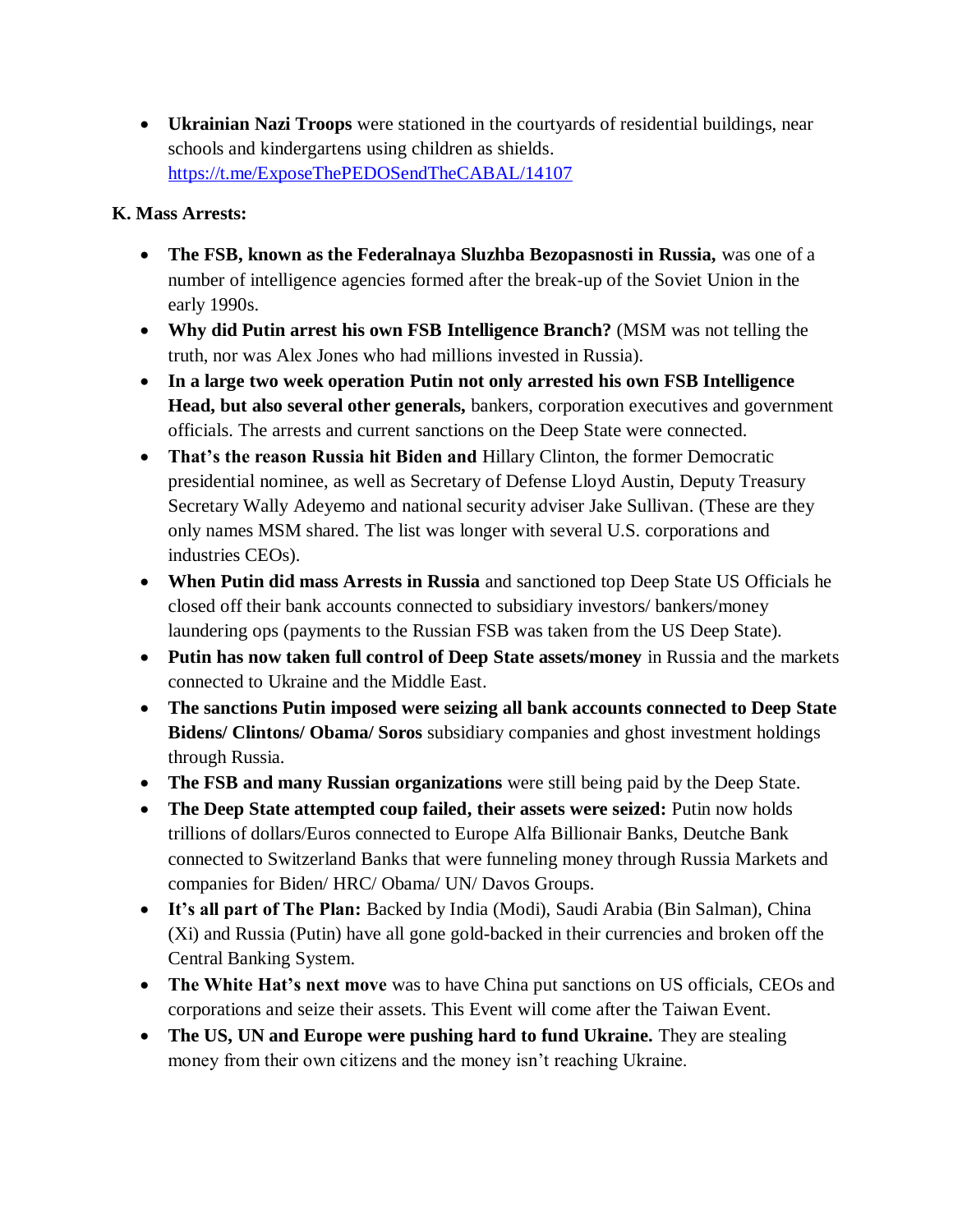**Trump was smiling as he watched The Plan of the Alliance unfold.** You have more than you know. Trust The Plan.

### **L. Global Financial Crisis:**

- **Bidenflation is Making Us Poorer:**  [https://www.americanthinker.com/articles/2022/03/bidenflation\\_is\\_making\\_us\\_poorer\\_.h](https://www.americanthinker.com/articles/2022/03/bidenflation_is_making_us_poorer_.html) [tml](https://www.americanthinker.com/articles/2022/03/bidenflation_is_making_us_poorer_.html)
- **USA Inc Corp Bankruptcy Updated Version,** Sergeant Robert Horton: <https://t.me/SGTnewsNetwork> <https://youtu.be/srX7nTzSeOo>
- **European banks have lost 30% of their value in 2 weeks as influenced by anti-Russian sanctions.**

# **M. Covid/Vax Hoax:**

- **The COVID-19 Fraud & War On Humanity (Part 2):** Dr Mark Bailey and Dr John Bevan-Smith have just published a bombshell paper, "The COVID-19 Fraud & War on Humanity." [https://odysee.com/@drsambailey:c/Covid-19-Fraud-and-War-on-Humanity-](https://odysee.com/@drsambailey:c/Covid-19-Fraud-and-War-on-Humanity-Part-2:7?r=DiLGBAPp4nyb1fBMp1cNk2GZXA8tPJec)[Part-2:7?r=DiLGBAPp4nyb1fBMp1cNk2GZXA8tPJec](https://odysee.com/@drsambailey:c/Covid-19-Fraud-and-War-on-Humanity-Part-2:7?r=DiLGBAPp4nyb1fBMp1cNk2GZXA8tPJec)
- **Bill Gates funded the development of a technology that stores vaccine information under your skin.** He was also one of the founding members of the WEF's ID-2020 program.<https://t.me/FuckTheJab/14869>
- **60,000 scientists call for an end to mass vaccination**. The scientific community speaks out against the health policy of the authorities: the declaration of Great Barrington (USA) against massive injections of mRNA has collected 870,000 signatures. [https://frenchdailynews.com/society/3732-60000-scientists-call-for-an-end-to-mass](https://frenchdailynews.com/society/3732-60000-scientists-call-for-an-end-to-mass-vaccination)[vaccination](https://frenchdailynews.com/society/3732-60000-scientists-call-for-an-end-to-mass-vaccination)

# **N. 2020 Election Fraud:**

 **Russian Ambassador to UN says Donald Trump is the legitimately elected President of the United States.** He was "overthrown with the connivance of Germany, France, Poland with the support of the US!! Russia knows that basement Joe DIDN'T win the 2020 election. It was stolen in the middle of the night by the Democrats using Domination Voting Machines!

### **O. Deep State Weather Manipulation Across the Globe:**

- **Judy Note:** Part of the Deep State Plan to rule the world was to cause chaos and death through manipulation of the weather via their weather manipulation weapons.
- **Fri. 25 March Spain:** Europe is under the blow of nature! Rivers burst their banks and flooded houses in Spain.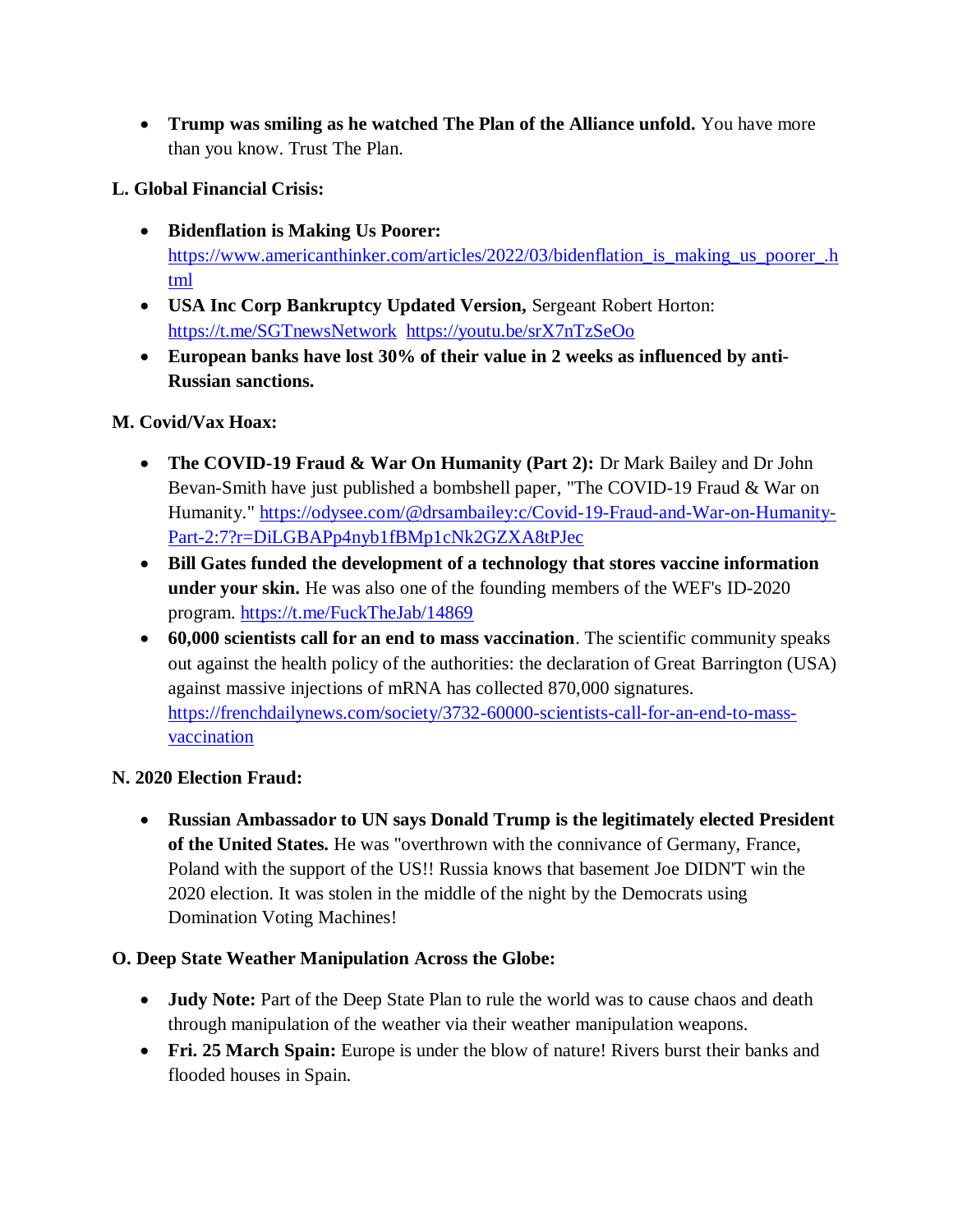[https://www.youtube.com/watch?v=Ejqap74KlO0https://www.youtube.com/watch?v=Ej](https://www.youtube.com/watch?v=Ejqap74KlO0https://www.youtube.com/watch?v=Ejqap74KlO0) [qap74KlO0](https://www.youtube.com/watch?v=Ejqap74KlO0https://www.youtube.com/watch?v=Ejqap74KlO0)

 **Wed. 23 March Paraguay:** Unstoppable streams sweep everything away! Flood in Asuncion, Paraguay:<https://www.youtube.com/watch?v=WtF-cvmMf3I>

# **P. DUMBS, Underground Tunnels:**

- **Wed. 23 March Operation Cleanout Underground:** EarthQuakes in Romania and all along a straight line running through Turkey, Greece, Italy, Switzerland, Austria and France.
- **Phil Schneider on Dulce Underground DUMB Base:**  <https://www.youtube.com/watch?v=qcrqZy5oizk>

# **Q. Did the Nazis really lose World War II?**

- **Operation Paperclip:** At the end of World War II Nazis disappeared all over the world, especially to South America & USA: <https://t.me/ExposeThePEDOSendTheCABAL/16420>
- **The bastards set up the EU (4th Reich) with its army = NATO:**  <https://t.me/ExposeThePEDOSendTheCABAL/13041>
- Nazis in Argentina: <https://t.me/DUMBSandUnderground/21367> <https://t.me/ExposeThePEDOSendTheCABAL/11323?single>
- **Nazis in Ukraine:** <https://t.me/SpecialQForces/14873>
- **Merkel Hitler's Daughter/Son?** <https://t.me/ExposeThePEDOSendTheCABAL/14941>
- **Obama Hitler's Grandson:** <https://t.me/DUMBSandUnderground/12176>
- **CIA and Company:** <https://t.me/SpecialQForces/15118>

# **R. International Child Sex Trafficking:**

- **Pervywood 9 Vol. 2 Part 4-4 Documentary - House Of Frauds:**  [https://rumble.com/vqgibi-pervywood-9-vol.-2-part-4-4-documentary-house-of](https://rumble.com/vqgibi-pervywood-9-vol.-2-part-4-4-documentary-house-of-frauds.html)[frauds.html](https://rumble.com/vqgibi-pervywood-9-vol.-2-part-4-4-documentary-house-of-frauds.html)
- **Victim: "Biden & Obama raped me":** Powerful elites, celebs, demonic sex abuse ring: <https://www.bitchute.com/video/jkOvtYzSPE9x/>
- **Pope Francis Found Guilty of Child Trafficking, Rape and Murder:**  [https://darkoutpost.com/satanism/pope-francis-screwing-the-dutch-royal-family-and-the](https://darkoutpost.com/satanism/pope-francis-screwing-the-dutch-royal-family-and-the-ninth-circle-satanic-cult-pope-francis-found-guilty-of-child-trafficking-rape-and-murder/)[ninth-circle-satanic-cult-pope-francis-found-guilty-of-child-trafficking-rape-and-murder/](https://darkoutpost.com/satanism/pope-francis-screwing-the-dutch-royal-family-and-the-ninth-circle-satanic-cult-pope-francis-found-guilty-of-child-trafficking-rape-and-murder/)
- **The Pope was a SS Nazi Jesuit Pedophile Satanist, Rapist and murderer:**  [https://www.breitbart.com/faith/2021/12/08/pope-francis-sins-of-the-flesh-not-the-most](https://www.breitbart.com/faith/2021/12/08/pope-francis-sins-of-the-flesh-not-the-most-serious/)[serious/](https://www.breitbart.com/faith/2021/12/08/pope-francis-sins-of-the-flesh-not-the-most-serious/)
- **Judy Note:** The below were part of a series of articles about the Ninth Circle Satanic Child Sacrifice Cult Child Sex Trafficking Ring run by the Vatican. Kevin Annett and the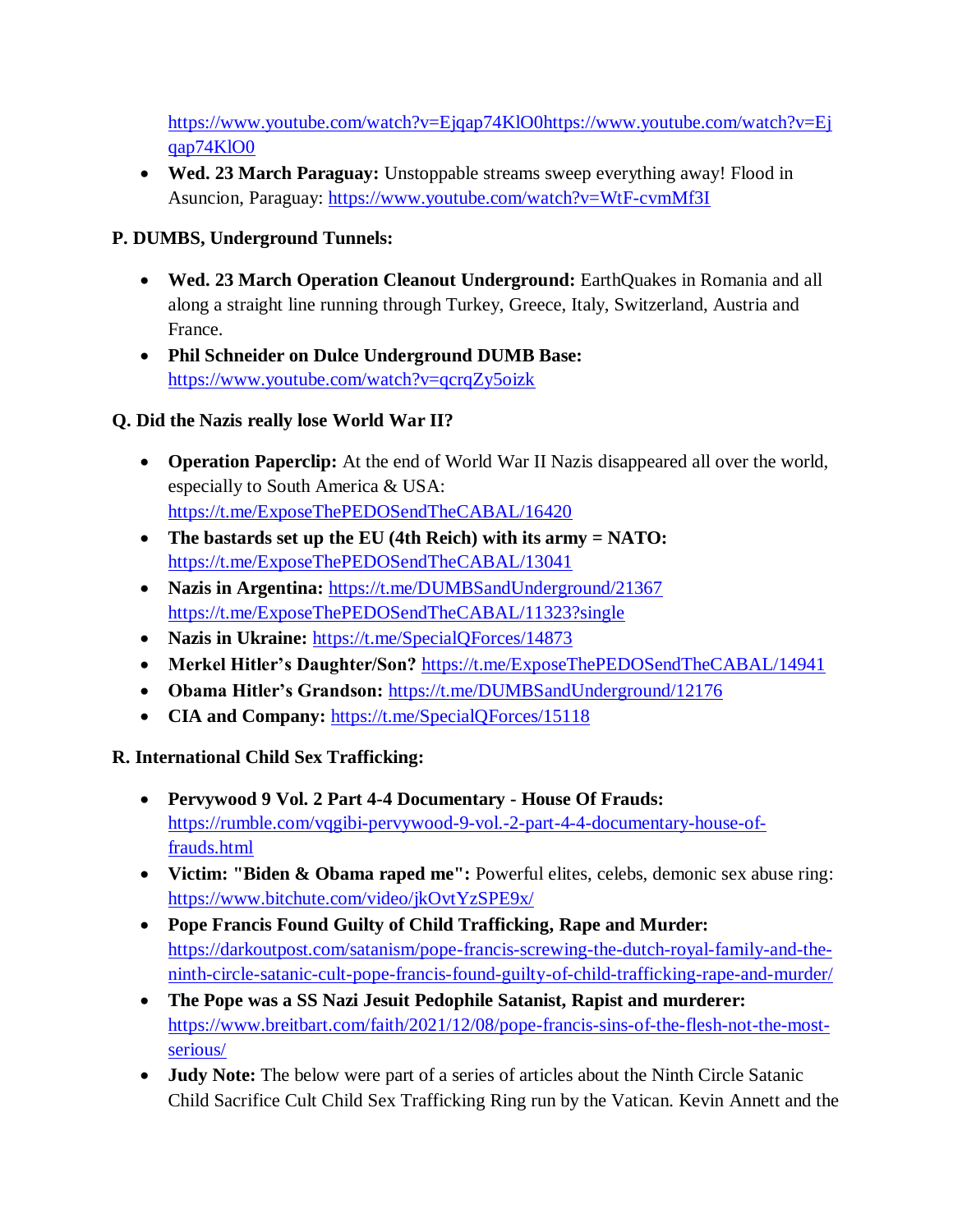International Common Law Court of Justice in Brussels completed two international courts on the issue six years ago, back in **2016, 2017 and 2018 – all of which crimes were covered up by the Mainstream Media**:

- [http://beforeitsnews.com/celebrities/2018/07/pope-francis-charged-with-child-rape](http://beforeitsnews.com/celebrities/2018/07/pope-francis-charged-with-child-rape-sacrifice-trafficking-cardinals-consider-his-resignation-2475417.html)[sacrifice-trafficking-cardinals-consider-his-resignation-2475417.html](http://beforeitsnews.com/celebrities/2018/07/pope-francis-charged-with-child-rape-sacrifice-trafficking-cardinals-consider-his-resignation-2475417.html)
- [http://beforeitsnews.com/celebrities/2018/06/millions-of-sex-trafficked-children-refused](http://beforeitsnews.com/celebrities/2018/06/millions-of-sex-trafficked-children-refused-help-by-fbi-cia-homeland-security-2475416.html)[help-by-fbi-cia-homeland-security-2475416.html](http://beforeitsnews.com/celebrities/2018/06/millions-of-sex-trafficked-children-refused-help-by-fbi-cia-homeland-security-2475416.html)
- [http://beforeitsnews.com/celebrities/2018/06/pope-vatican-face-charges-on-its-reign-of](http://beforeitsnews.com/celebrities/2018/06/pope-vatican-face-charges-on-its-reign-of-terror-while-enforcing-a-media-blackout-2475413.html)[terror-while-enforcing-a-media-blackout-2475413.html](http://beforeitsnews.com/celebrities/2018/06/pope-vatican-face-charges-on-its-reign-of-terror-while-enforcing-a-media-blackout-2475413.html)
- [http://beforeitsnews.com/celebrities/2018/06/pope-francis-avoids-arrest-as-child](http://beforeitsnews.com/celebrities/2018/06/pope-francis-avoids-arrest-as-child-sacrifice-cancelled-2475412.html)[sacrifice-cancelled-2475412.html](http://beforeitsnews.com/celebrities/2018/06/pope-francis-avoids-arrest-as-child-sacrifice-cancelled-2475412.html)
- [http://beforeitsnews.com/celebrities/2018/06/queen-elizabeth-vatican-canadian](http://beforeitsnews.com/celebrities/2018/06/queen-elizabeth-vatican-canadian-government-murdering-witnesses-to-child-murders-2475410.html)[government-murdering-witnesses-to-child-murders-2475410.html](http://beforeitsnews.com/celebrities/2018/06/queen-elizabeth-vatican-canadian-government-murdering-witnesses-to-child-murders-2475410.html)
- [Torture of Children by the US Government](http://beforeitsnews.com/celebrities/2018/06/torture-of-children-by-the-us-government-2475409.html)
- [http://beforeitsnews.com/celebrities/2018/06/clinton-rothschild-banking-elites-child-sex](http://beforeitsnews.com/celebrities/2018/06/clinton-rothschild-banking-elites-child-sex-trafficking-coverup-2475406.html)[trafficking-coverup-2475406.html](http://beforeitsnews.com/celebrities/2018/06/clinton-rothschild-banking-elites-child-sex-trafficking-coverup-2475406.html)
- [http://beforeitsnews.com/celebrities/2018/05/pope-francis-to-be-arrested-for-child](http://beforeitsnews.com/celebrities/2018/05/pope-francis-to-be-arrested-for-child-trafficking-homicide-2475400.html)[trafficking-homicide-2475400.html](http://beforeitsnews.com/celebrities/2018/05/pope-francis-to-be-arrested-for-child-trafficking-homicide-2475400.html)
- [http://beforeitsnews.com/celebrities/2018/05/vatican-pedophile-ring-child-trafficking](http://beforeitsnews.com/celebrities/2018/05/vatican-pedophile-ring-child-trafficking-mass-graves-and-missing-children-2475394.html)[mass-graves-and-missing-children-2475394.html](http://beforeitsnews.com/celebrities/2018/05/vatican-pedophile-ring-child-trafficking-mass-graves-and-missing-children-2475394.html)
- [http://beforeitsnews.com/celebrities/2018/05/child-mass-gravesite-found-at-vancouver](http://beforeitsnews.com/celebrities/2018/05/child-mass-gravesite-found-at-vancouver-university-2475390.html)[university-2475390.html](http://beforeitsnews.com/celebrities/2018/05/child-mass-gravesite-found-at-vancouver-university-2475390.html)
- [http://beforeitsnews.com/celebritis/2018/05/grand-jury-to-investigate-irish-catholic](http://beforeitsnews.com/celebritis/2018/05/grand-jury-to-investigate-irish-catholic-church-state-and-corporate-terror-2475387.html)[church-state-and-corporate-terror-2475387.html](http://beforeitsnews.com/celebritis/2018/05/grand-jury-to-investigate-irish-catholic-church-state-and-corporate-terror-2475387.html)
- [http://beforeitsnews.com/celebrities/2018/05/vatican-clinton-soros-global-elites-named](http://beforeitsnews.com/celebrities/2018/05/vatican-clinton-soros-global-elites-named-in-child-rape-homicides-2475385.html)[in-child-rape-homicides-2475385.html](http://beforeitsnews.com/celebrities/2018/05/vatican-clinton-soros-global-elites-named-in-child-rape-homicides-2475385.html)
- [http://beforeitsnews.com/celebrities/2018/04/vatican-led-child-holocaust-surfaces](http://beforeitsnews.com/celebrities/2018/04/vatican-led-child-holocaust-surfaces-covered-up-2475374.html)[covered-up-2475374.html](http://beforeitsnews.com/celebrities/2018/04/vatican-led-child-holocaust-surfaces-covered-up-2475374.html)
- [http://beforeitsnews.com/celebrities/2018/04/pope-francis-plans-child-sacrifice-for-june-](http://beforeitsnews.com/celebrities/2018/04/pope-francis-plans-child-sacrifice-for-june-21-2475368.html)[21-2475368.html](http://beforeitsnews.com/celebrities/2018/04/pope-francis-plans-child-sacrifice-for-june-21-2475368.html)
- [http://beforeitsnews.com/celebrities/2017/05/cult-arrested-with-caged-abused-babies](http://beforeitsnews.com/celebrities/2017/05/cult-arrested-with-caged-abused-babies-and-body-parts-released-without-charges-2475072.html)[and-body-parts-released-without-charges-2475072.html](http://beforeitsnews.com/celebrities/2017/05/cult-arrested-with-caged-abused-babies-and-body-parts-released-without-charges-2475072.html)
- [http://beforeitsnews.com/celebrities/2017/05/vatican-global-elites-found-guilty-of-child](http://beforeitsnews.com/celebrities/2017/05/vatican-global-elites-found-guilty-of-child-sacrifice-2475081.html)[sacrifice-2475081.html](http://beforeitsnews.com/celebrities/2017/05/vatican-global-elites-found-guilty-of-child-sacrifice-2475081.html)

# **S. A Message From VP John F. Kennedy Jr:**

 The remaining people in their underground matrix are now being fully healed in medical beds. This brings up the important issue that I am bringing directly to the American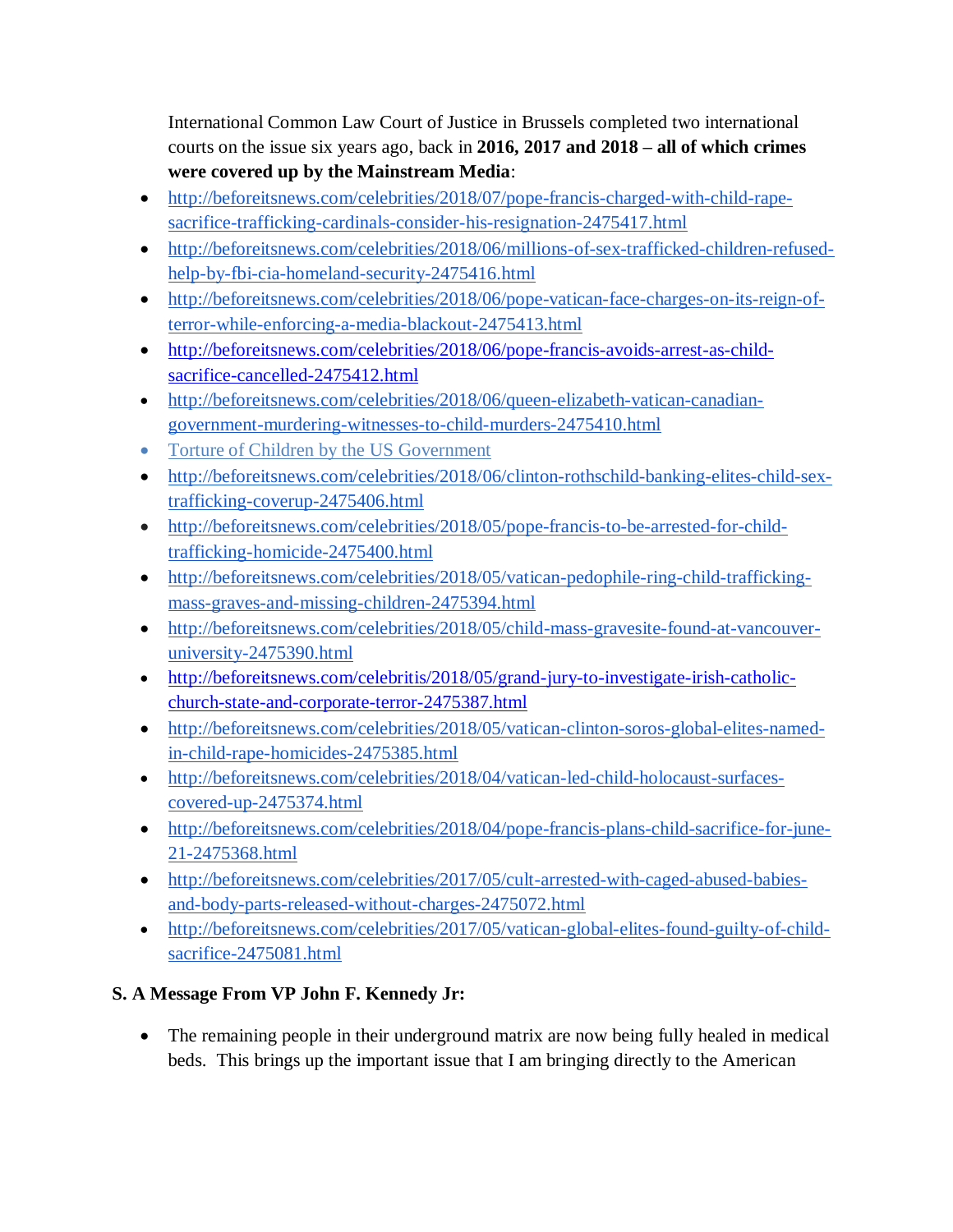people, which is the technology behind "NeuraLink" that connects the human brain directly to a machine.

- The "movie" started in 1999, our great military has been in control since "Clinton" signed NESARA. This will give Americans and the world the freedom to choose what they like to do.
- A brave new world awaits us all, a world where there is no poverty, no homelessness, no suffering, no injustices and our innocent children are FREE.
- Using advanced technologies , many people were killed and cloned or simply holographic projections.
- Where we go, we all go. My fellow Americans, the Atorm is Upon Us.

# **John F. Kennedy Jr, 19th Vice President WWG1WGA**

### **T. Must Watch Videos:**

- **4 March Situation Update US Funded Bio-weapon Labs:** [https://rumble.com/vwgnbj](https://rumble.com/vwgnbj-situation-update-3422.html)[situation-update-3422.html](https://rumble.com/vwgnbj-situation-update-3422.html)
- **Fri. 25 March Situation Report:** [https://rumble.com/vygzhj-situation-update-](https://rumble.com/vygzhj-situation-update-32522.html)[32522.html](https://rumble.com/vygzhj-situation-update-32522.html)
- Moderna Created CV-19: Situation Update: COVID Vax Genocide! Shocking Sudy: [Moderna Created COVID-19! Triple Vaxed Will Develop AIDS! Market Crash](https://beforeitsnews.com/opinion-conservative/2022/03/situation-update-covid-vax-genocide-shocking-sudy-moderna-created-covid-19-triple-vaxed-will-develop-aids-market-crash-imminent-countries-move-away-from-swift-financial-system-we-the-people-n-3623396.html)  [Imminent! Countries Move Away From SWIFT Financial System! -](https://beforeitsnews.com/opinion-conservative/2022/03/situation-update-covid-vax-genocide-shocking-sudy-moderna-created-covid-19-triple-vaxed-will-develop-aids-market-crash-imminent-countries-move-away-from-swift-financial-system-we-the-people-n-3623396.html) We The People News | Opinion - [Conservative | Before It's News \(beforeitsnews.com\)](https://beforeitsnews.com/opinion-conservative/2022/03/situation-update-covid-vax-genocide-shocking-sudy-moderna-created-covid-19-triple-vaxed-will-develop-aids-market-crash-imminent-countries-move-away-from-swift-financial-system-we-the-people-n-3623396.html)
- **Pfizer Assassination List: New Stew Peters Live: Zelenko Exposes Pfizer** [Assassination List, Circuitry in Vaxx Vials, War Propaganda Revealed | Prophecy |](https://beforeitsnews.com/prophecy/2022/03/new-stew-peters-live-zelenko-exposes-pfizer-assassination-list-circuitry-in-vaxx-vials-war-propaganda-revealed-2529218.html)  [Before It's News \(beforeitsnews.com\)](https://beforeitsnews.com/prophecy/2022/03/new-stew-peters-live-zelenko-exposes-pfizer-assassination-list-circuitry-in-vaxx-vials-war-propaganda-revealed-2529218.html)
- **March Spring Intel Update:** [New ShariRaye: The Storm is Here! Ginormous March](https://beforeitsnews.com/prophecy/2022/03/new-shariraye-ginormous-march-spring-intel-update-d-a-ends-investigation-of-trump-hillsong-pastors-step-down-2529208.html)  [Spring Intel Update! D.A. Ends Investigation of Trump! Hillsong Pastors Step Down! |](https://beforeitsnews.com/prophecy/2022/03/new-shariraye-ginormous-march-spring-intel-update-d-a-ends-investigation-of-trump-hillsong-pastors-step-down-2529208.html)  [Prophecy | Before It's News \(beforeitsnews.com\)](https://beforeitsnews.com/prophecy/2022/03/new-shariraye-ginormous-march-spring-intel-update-d-a-ends-investigation-of-trump-hillsong-pastors-step-down-2529208.html)
- NESARA in Effect: NESARA In Effect.. And Rolling... (Video) | Alternative | Before [It's News \(beforeitsnews.com\)](https://beforeitsnews.com/alternative/2022/03/nesara-in-effect-and-rolling-video-3769810.html)
- **Election Fraud on a Global Scale:** [Whistleblower Goes Public With Proof Of Election](https://beforeitsnews.com/alternative/2022/03/whistleblower-goes-public-with-proof-of-election-fraud-on-a-global-scale-maria-zacks-earth-shattering-testimony-video-3769736.html)  Fraud On A Global Scale - [Maria Zack's Earth Shattering Testimony \(Video\) |](https://beforeitsnews.com/alternative/2022/03/whistleblower-goes-public-with-proof-of-election-fraud-on-a-global-scale-maria-zacks-earth-shattering-testimony-video-3769736.html)  [Alternative | Before It's News \(beforeitsnews.com\)](https://beforeitsnews.com/alternative/2022/03/whistleblower-goes-public-with-proof-of-election-fraud-on-a-global-scale-maria-zacks-earth-shattering-testimony-video-3769736.html)

**U. "Twenty Two Faces: inside the extraordinary life of Jenny Hill and her twenty two multiple personalities,"** by Judy Byington, Foreword by Dr. Colin A. Ross, M.D. **RAW: Dr.** Colin Ross – [Robert David Steele](https://robertdavidsteele.com/dr-colin-ross/)

**Jenny Hill's witness to a Satanic Child Sacrifice Rite:** [Woman Sees Human Sacrifice -](https://www.youtube.com/watch?v=F626Lsrdwg4) [YouTube http://www.youtube.com/watch?v=F626Lsrdwg4](https://www.youtube.com/watch?v=F626Lsrdwg4) **Judy Note:** YouTube has fixed these links so they don't work. I suggest you goggle to connect to the link, or better yet use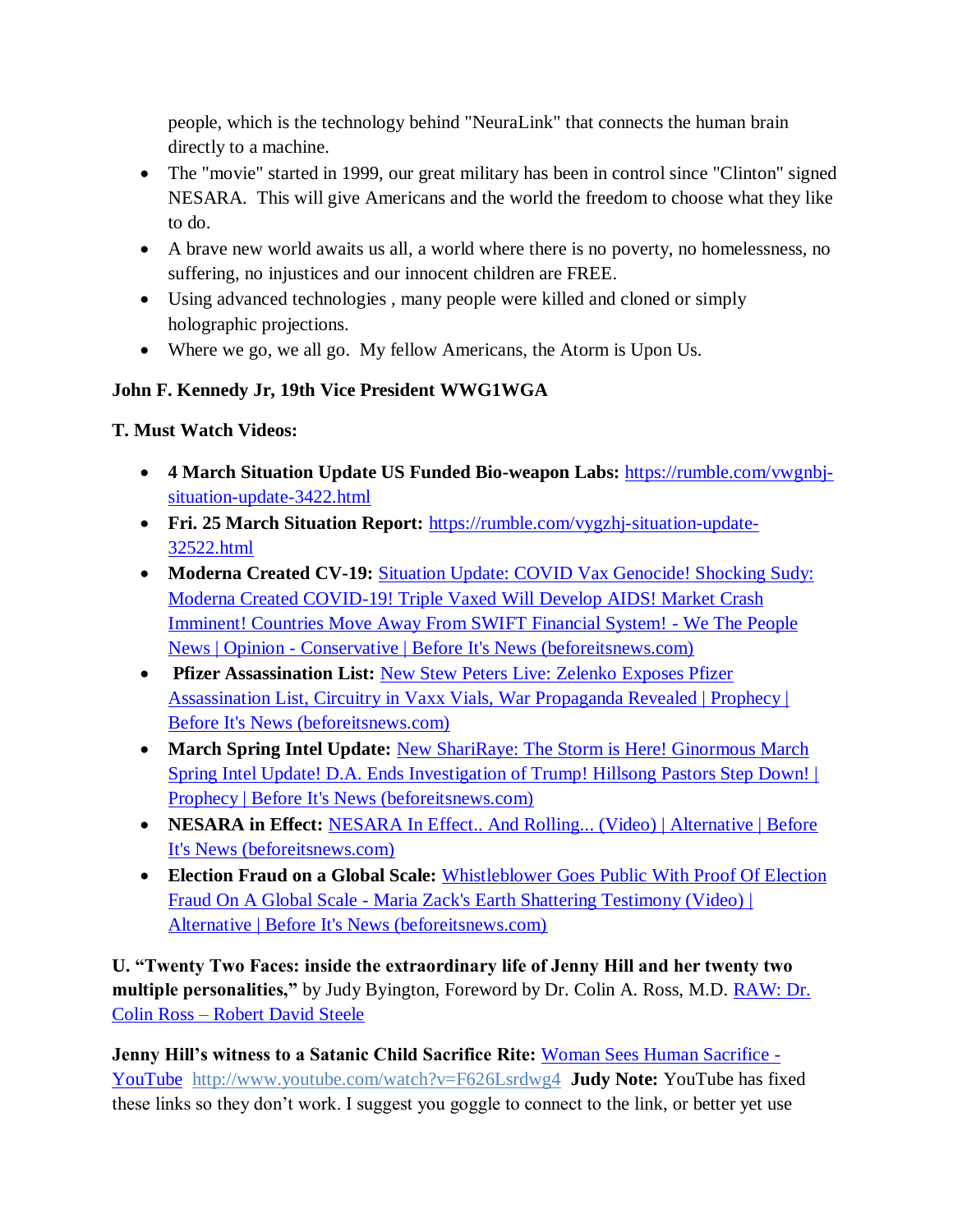#### DuckDuckGo.

WARNING: Jenny gave a graphic description about how she at the tender age of five, was raped, tortured, forced to view a Child Sacrifice and save for Divine intervention, was almost killed herself – not unlike the sordid experiences of thousands of other child victims of Satanic Worshippers. Perpetrators giving homage to Satan appeared to be organized from the US Inc's CIA, Queen Elizabeth's, Illuminati Banking families' and Vatican's Ninth Circle Child Sacrifice Cult on down to the Clintons, Hollywood, Pizzagate and local teenage covens. They were funded by this same Cabal that ran our global monetary system – the very organization that was in the process of being brought down by activation of the Global Currency Reset and Restored Republics of the world. It's no wonder that President Trump has stated, "These people are sick."

#### **V. Judy Note on the Satanic Ritual Abuse of Children in Your Neighborhood:**

**Since 1990** I have been doing investigations on the Satanic Ritual Abuse of children at the request of brave SRA Survivor-victims, who were witnesses to pedophile, torture and murder crimes of Satanic leaders and their covens. During this time I have found Satanists implanted in law offices, local police, county sheriff's offices and all the way up to the Attorney General Offices in my state and others and then the carnage went on to the internationally organized Ninth Circle Satanic Cult that runs out of the Vatican.

There's certainly no help from US or other nation's government agencies, including the FBI or CIA perpetrators. These legal entities successfully negate even the opening of cases of the ritual abuse and murder of children, let alone do valid investigations.

To be honest and to my knowledge there was no safe place on either a local, national or international level that has been set up to report Satanic Crime – likely the main reason why local, national and international Satanic Covens so easily get away with the torture and murder of thousands of children on a regular basis.

**W. The following have been set up to report Crimes Against Children and incidents of human trafficking,** although I cannot verify as to the influence of Satanists within the organizations:

[https://wsbt.com/news/nation-world/crime-that-hides-in-plain-sight-fbi-releases-warning-signs](https://wsbt.com/news/nation-world/crime-that-hides-in-plain-sight-fbi-releases-warning-signs-of-human-trafficking?video=e56ba52a1b9d45ad8c8a033fd83fe480&jwsource=cl)[of-human-trafficking](https://wsbt.com/news/nation-world/crime-that-hides-in-plain-sight-fbi-releases-warning-signs-of-human-trafficking?video=e56ba52a1b9d45ad8c8a033fd83fe480&jwsource=cl)

**FBI Memphis (available 24 hours a day)** (901) 747-4300

**Submit an anonymous tip tips.fbi.gov.** 

**National Human Trafficking Resources Center Hotline** 1-(888)-373-7888.

**U.S. Immigration/ Customs Enforcement (ICE):** <https://www.ice.gov/webform/hsi-tip-form>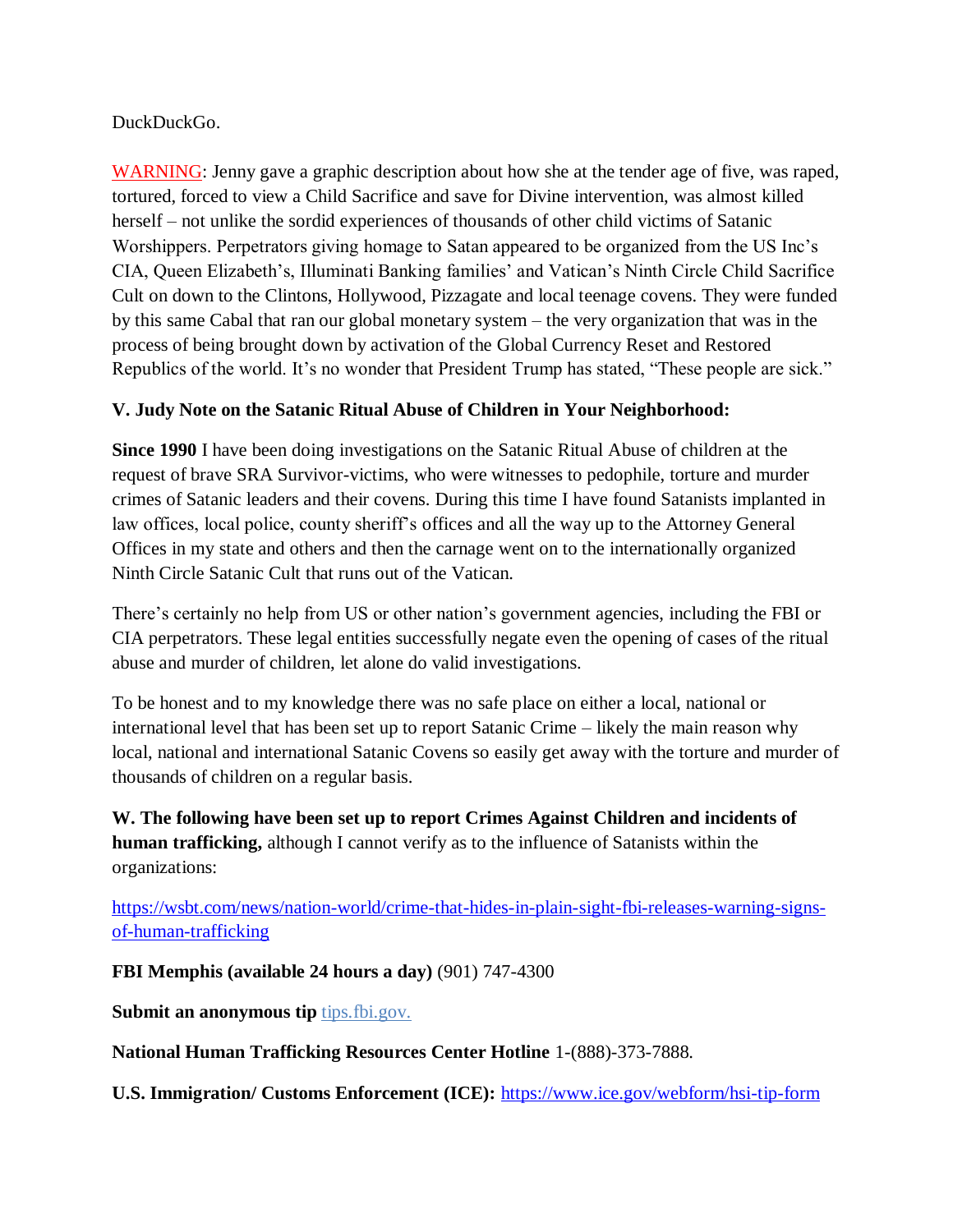**Federal Human Trafficking Website:** <https://www.state.gov/humantrafficking/>

**Called to Rescue** 855-646-5484<http://www.calledtorescue.org/>

**Tim Ballard at Operation Underground Railroad:** <https://ourrescue.org/>

**Saving Innocence:** [https://savinginnocence.org](https://savinginnocence.org/) [https://www.youtube.com/watch?v=FT4tmI8YxCU&feature=emb\\_rel\\_end](https://www.youtube.com/watch?v=FT4tmI8YxCU&feature=emb_rel_end)

**US: Childhelp National Child Abuse Hotline** 1-800-422-4453

**USNCMEC Urgent victim help 24-Hour Hotline:** 1-800-843-5678

**Contact Interpol:** <https://www.interpol.int/Contacts/Contact-INTERPOL> <https://www.interpol.int/What-you-can-do/If-you-need-help>

**Europol Tipline** Tel.: +31 70 302 5000<https://www.europol.europa.eu/report-a-crime>

**EU Hotlines:** [https://ec.europa.eu/anti-trafficking/citizens-corner-national-hotlines/national](https://ec.europa.eu/anti-trafficking/citizens-corner-national-hotlines/national-hotlines_en)[hotlines\\_en](https://ec.europa.eu/anti-trafficking/citizens-corner-national-hotlines/national-hotlines_en)

**Global: Human Trafficking Hotline Numbers:** [https://www.abolishion.org/human\\_trafficking\\_hotline\\_numbers](https://www.abolishion.org/human_trafficking_hotline_numbers)

**Human Trafficking Help and Resources:** <https://trafficking.help/us/>

**UK: Childhelp National Child Abuse Hotline** [BBC Action Line](https://www.bbc.co.uk/actionline)

#### **X. The Global Currency Reset and NESARA/GESARA were all about the Children**

*It's not about the money. It's about the children – the thousands of malnourished and traumatized children who in honor of Satan, were being raped and murdered so their Elite Perpetrators could supposedly gain power and rule the world.* 

*The first official act President Trump made the morning before he was sworn into office was to pay a visit to CIA Headquarters and declare a war on an international Child Sex Trafficking Ring run by these global elites.* 

*Let us fast and pray for these millions of little ones who were right now being rescued from Cabal underground tunnels across the globe, and tortured and killed by Satanic Covens right next door. Let us also pray for those Military Troops worldwide who were risking their own lives to save them. The ancient doctrine of Fasting and Prayer was explained here at the 10:30:32 mark:* <https://www.youtube.com/watch?v=4Mb9gU6DmKs>

**Y. Judy Note:** *I do not now, nor have I ever, received monies for writing my Updates and articles. The compensation has been in having outlets to help Save the Children by exposing*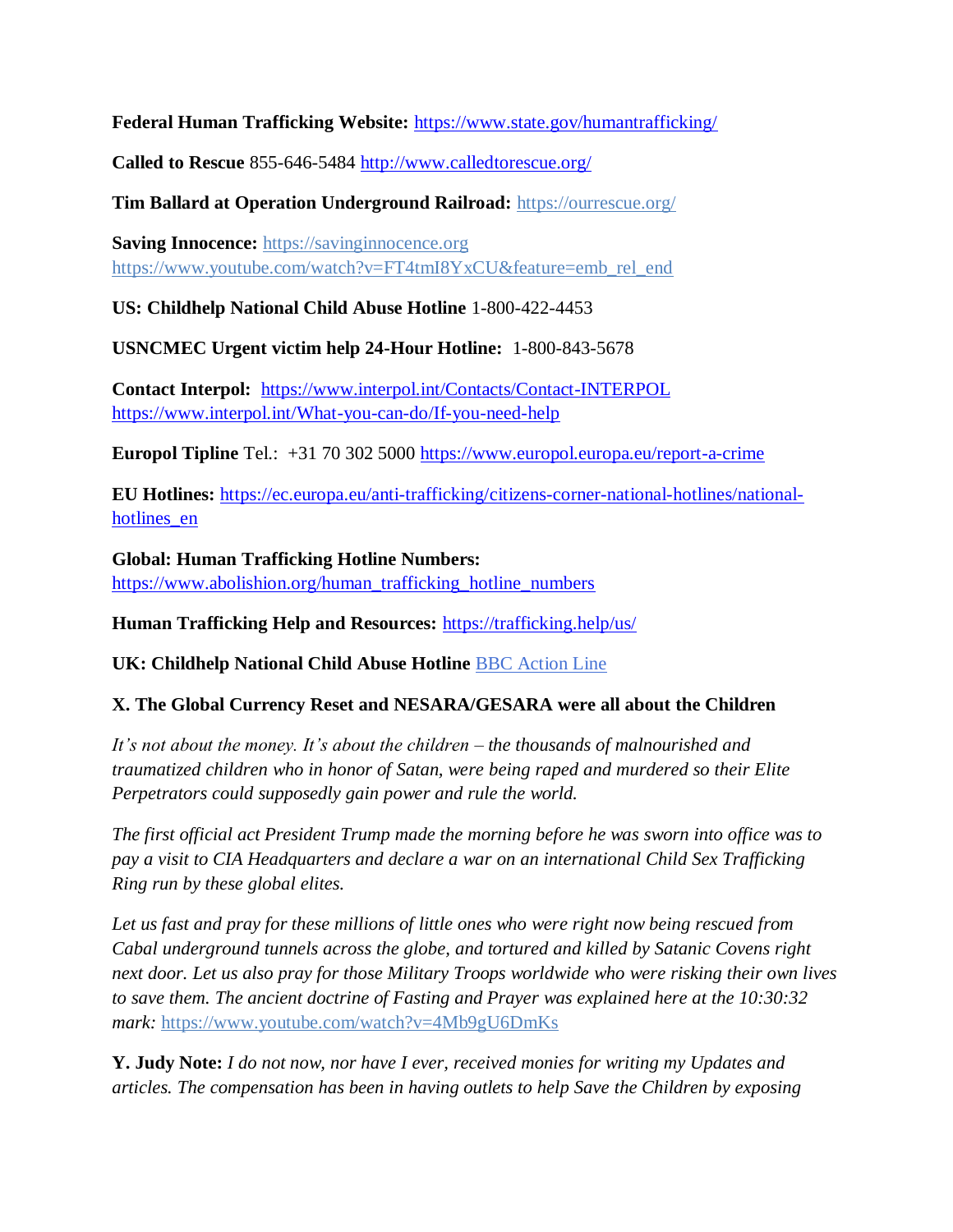*truths about the very secretive Satanic Ritual Abuse, Pedophilia and Child Sacrifice that was rampant in our international society.*

*The above was a summary of information from the Internet. It would be up to the reader to do their own research and decide whether or not it was valid.*

*I will send the Safe Link Website out when I find out what it is, plus it will be posted on several Dinar Websites. It is my understanding that by linking into the Safe Link Website it will generate a Non Disclosure Agreement to sign in order to obtain redemption/ exchange appointments.*

*After signing that Non Disclosure I will be unable to email, post or talk to anyone about the exchange process for 90 days, so I will be going silent and taking those 90 days to get my humanitarian project organized and going.*

*This is not a goodbye. I expect to be working with many of you in the near future. I can't tell you how much I have enjoyed getting to know you. You will remain in my heart forever.*

*A huge Thank You to those dedicated and brave Intel providers who wished to remain unknown; to our Angel Martha who worked 24/7 to expose what's really going on; to humble Wildfire Lady who is adept at exposing the truth; to Brad who does great research; to Bonni B who exposes the underlying causes of what is really happening and to Ken who uncovers almost unlimited Intel on pedophilia to help us Save the Children.*

*Let us Thank Q that the reset has finally come to be. I wish you well in your humanitarian efforts and look forward to seeing you on the other side where together, we will make life better for all.*

*Patience is a Virtue. Having Virtue is a sign of a good moral being. Good moral beings have the power to overcome evil and change the world. And, we will!!!* . . . Judy

#### **Updates for the Week Prior:**

[Restored Republic via a GCR: Update](https://operationdisclosureofficial.com/2022/03/25/restored-republic-via-a-gcr-as-of-march-25-2022/) as of March 25, 2022

[Special Restored Republic via a GCR Report as of March 24, 2022](https://operationdisclosureofficial.com/2022/03/24/special-restored-republic-via-a-gcr-report-as-of-march-24-2022/)

[Restored Republic via a GCR: Update as of March 24, 2022](https://operationdisclosureofficial.com/2022/03/24/restored-republic-via-a-gcr-as-of-march-24-2022/)

[Special Restored Republic via a GCR Report as of March 23,](https://operationdisclosureofficial.com/2022/03/23/special-restored-republic-via-a-gcr-report-as-of-march-23-2022/) 2022

[Restored Republic via a GCR: Update](https://operationdisclosureofficial.com/2022/03/23/restored-republic-via-a-gcr-as-of-march-23-2022/) as of March 23, 2022

[Special Restored Republic via a GCR Report as of March 22, 2022](https://operationdisclosureofficial.com/2022/03/22/special-restored-republic-via-a-gcr-report-as-of-march-22-2022/)

[Restored Republic via a GCR: Update as of March 22, 2022](https://operationdisclosureofficial.com/2022/03/22/restored-republic-via-a-gcr-as-of-march-22-2022/)

[Special Restored Republic via a GCR Report as of March 21, 2022](https://operationdisclosureofficial.com/2022/03/21/special-restored-republic-via-a-gcr-report-as-of-march-21-2022/)